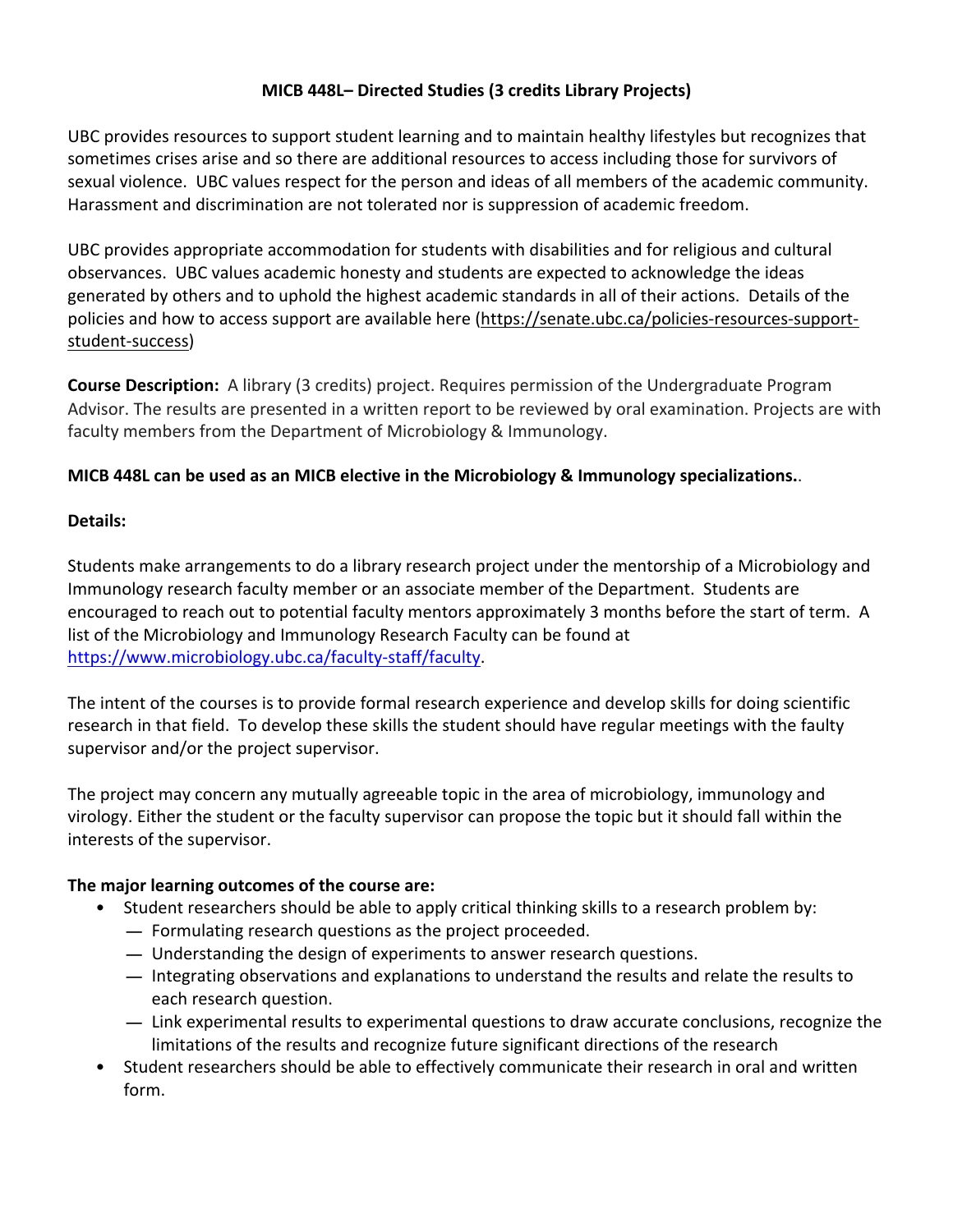#### **To complete the course the students must:**

- Contact eligible faculty members and discuss the possibilities of working in the lab of that faculty member. When there is a mutual agreement between the faculty member and the student then the student reports that agreement to the program coordinator and registers for the course.
- Submit a written outline of the proposed research project to the supervisor and the course coordinator.
- Submit a written progress report to the supervisor and the course coordinator.
- Submit a research article or review articles that analyses the reported results and observations to the supervisor and the Undergraduate Program Advisor.
- Defend the project and the report in a formal oral exam attended by the faculty supervisor and another faculty member.

## **Winter Session Schedule for MICB 448L**

- 1. You will be expected to spend at least 12 hours per week for 13 weeks (approximately 160 hours) reading research literature and meeting with your mentor.
- 2. By the second Friday in September you should arrange to work in a lab supervised by a member of the Faculty of Microbiology and leave a message for the Undergraduate Program Advisor which names the supervisor that you will work under.

#### **Summer Session Schedule for MICB 448L**

The summer course requires eight weeks of library research work. You will be expected to spend 20 hours per week (approximately 160 hours).

The course grade will consider:

- The demonstrated critical understanding of the project and the results.
- The intellectual contribution of the student toward the development of the project.
- The quality of the written report and analysis.

A description of the requirements for the project proposal, progress report, thesis and oral exam can be found on the Direct Studies Canvas site.

## **Covid Safety**:

It is important that all of us feel as comfortable as possible engaging in research activities while sharing an indoor space. Non-medical masks that cover our noses and mouths are a primary tool to make it harder for Covid-19 to find a new host. Please wear a non-medical mask during your lab meetings and when you are working in the lab, for your own protection, and the safety and comfort of everyone else in the class.

If you have not yet had a chance to get vaccinated against Covid-19, vaccines are available to you at no cost. Information about where you can get a vaccine will be posted at the top of the MICB 202 Canvas page. The higher the rate of vaccination in our community overall, the lower the chance of spreading this virus. You are an important part of the UBC community. Please arrange to get vaccinated if you have not already done so.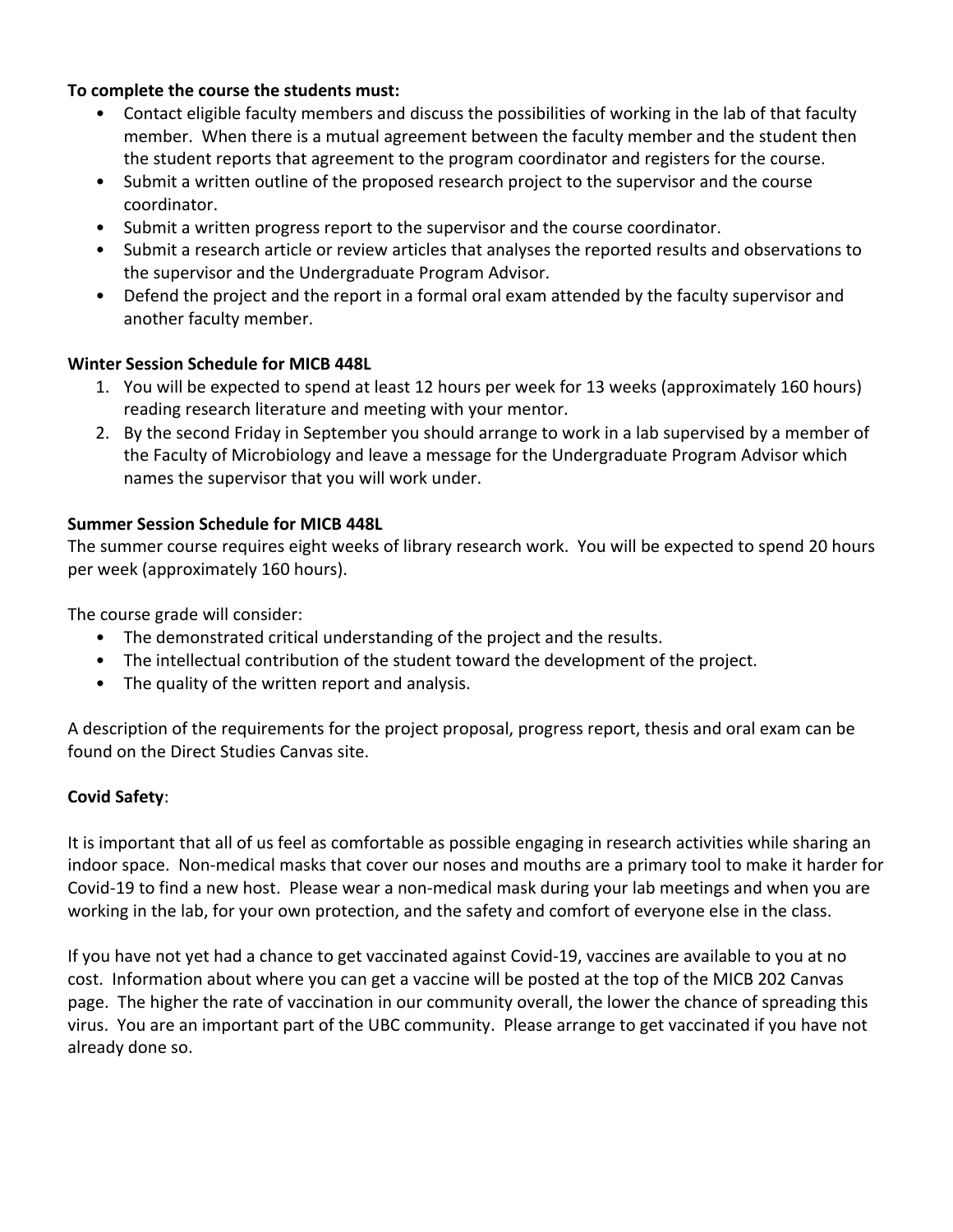**If you're sick, it's important that you stay home – no matter what you think you may be sick with (***e.g***., cold, flu, other).  If you think you might have Covid symptoms and/or have tested positive for Covid and/or are required to quarantine:** You can do a self-assessment for Covid symptoms here: https://bc.thrive.health/covid19/en

Do not come to campus if you are sick, have Covid symptoms, have recently tested positive for Covid, or are required to quarantine. This precaution will help reduce risk and keep everyone safer.

## **Outline for MICB448L Projects**

The project may concern any mutually agreeable topic in the area of microbiology, immunology and virology. Either the student or the faculty supervisor can propose the topic but it should fall within the interests of the supervisor.

The thesis should use documented archival information available in library articles, interviews, web sites or public archives to analyze, compare or test a specific research hypothesis rather than simply describe a process or review a subject area.

The student and the supervisor should meet weekly or biweekly for the first two months to discuss progress on the topic, decide about changes to the topic and consider changes to the approach to the topic as more information is collected. During the third month, the thesis should be written and presented in a final processed form. The supervisor's role at these meetings is to provide advice about your thoughts, observations and problems rather than lead the development of the thesis.

The typical timetable for developing the thesis involves:

a. choose a supervisor and a specific topic. Provide the name of the supervisor and the topic to the undergraduate advisor in Microbiology and Immunology to retain your registration in the course.

b. by the third week of term, provide your supervisor with a short list of the relevant papers or other information that you have read, a brief overall summary of the information and the major points that apply to your thesis.

c. by the fourth week provide a list of additional papers or information that you have reviewed, a brief summary of the information and the major points that apply to your thesis.

d. by the fifth week provide a list of additional papers or information that you have reviewed as well as the proposed title of the thesis and a proposed outline. The proposed outline should include section titles indicating the major aspects of the topics that you will cover. Include a short section to indicate the topics still being researched.

e. by the seventh week provide a list of additional papers or information that have been reviewed and a finished outline. The finished outline should include the section headings and a summary of the information covered under each section heading.

f. by the eleventh week the draft of the thesis is due.

g. by the beginning of the fourteenth week submit the final copy of the thesis to the supervisor and to the undergraduate advisor in Microbiology and Immunology.

h. after receiving the report, the supervisor will arrange to have the thesis read by a knowledgeable examiner then set an oral exam.

i. the oral exam consists of a short formal presentation (15 minutes, seminar-style) by the student followed by a question period where the chosen examiner and the supervisor can ask questions about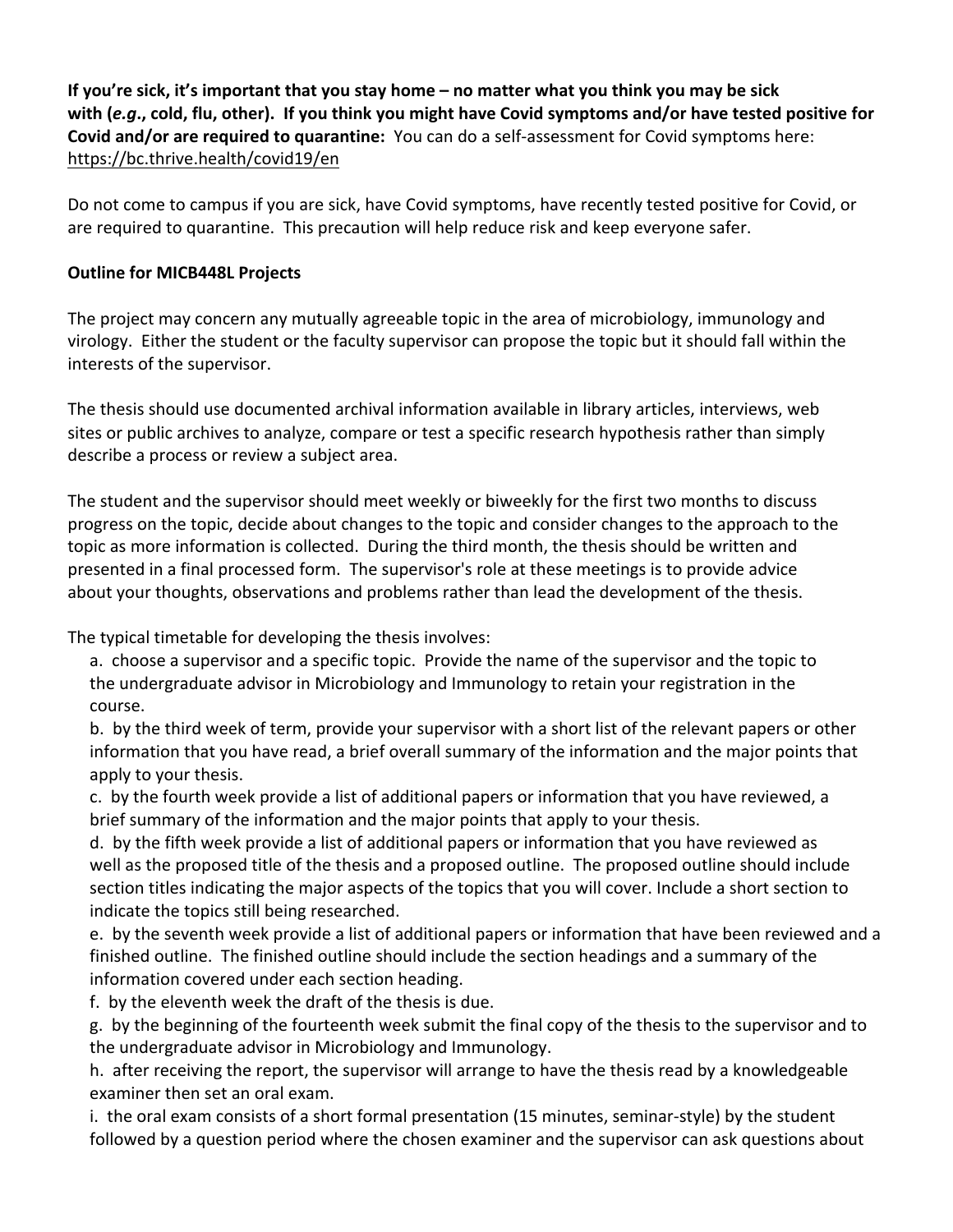the oral presentation, the written thesis and the general related background knowledge. The oral presentation should be scheduled to allow a few days for the examiner to read the written report and for the student to prepare any necessary slides for explaining the project details. The oral presentation should cover the essential ideas, relevant background, major observations and conclusions from the library project.

The reports should be written as a research article or a review using the style prescribed by the American Society for Microbiology. The final paper should normally be 15 to 20 pages of text, including the references. There should be a minimum of 20 relevant, original references cited. All citations or figure legends should follow the style of the Journal of Bacteriology or the Journal of Immunology. The report should include:

- a. a brief summary at the beginning, an introduction
- b. a section with relevant data, explanations and discussion
- c. a section with the major conclusions
- d. a section indicating future research directions.

e. a section of citations that must include some papers published within the last year, unless nothing that recent is available in that particular subject field.

The report will be graded for:

- a. completeness (has all the relevant information been discussed)
- b. clarity (is the report clear and concise)
- c. grammar and spelling

d. understanding of the reported results and demonstration of explicit connections between those reported results and the purpose of the study.

The oral exam counts 25% of the final grade. The course grade will be penalized by 5% for each missed deadline or progress report.

The grade submitted by the faculty supervisor to the Senior Undergraduate Program Advisor will be a cumulative grade determined by your effort in the research, your understanding of the work and relevant background, the quality of your reports, and your performance in the oral exam. A first class mark greater than 80% should represent a first-class achievement in the work, the reports and the oral exam.

A departmental copy of the report must be submitted to the Senior Undergraduate Advisor before the grade is submitted for the course.

# **Grading Rubric for Directed Studies**

The **grade between 95 - to - 100%** represents outstanding work. To fall in this range the student and the work must demonstrate all of the following features. The student did not need to complete the entire original proposal but should have made some progress.

- The **student could work relatively independently**. The student demonstrated that they knew the limitations of the study, the place that the work fits in the field, the significance of the project and the next steps in the project.
- The student consistently participated in the development of the project by researching background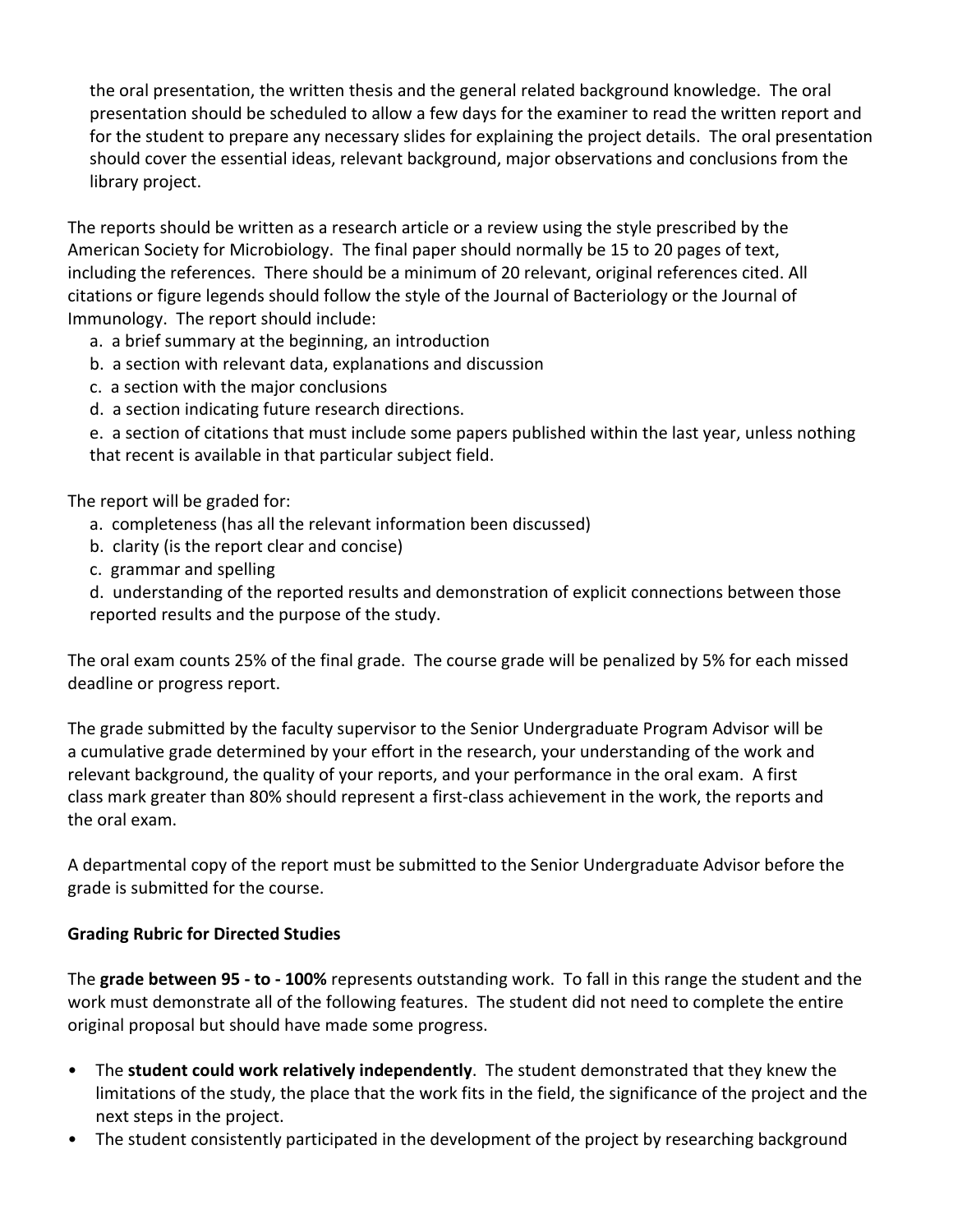outside the original references provided by you. Throughout the project the student contributed significant insight into the results and technical problems rather than passively expecting you or their immediate lab supervisor to interpret their results, provide explanations and solve their problems. If there was no dialogue concerning the meaning of the results during the meetings of the supervisor and the student then the student was probably not an active participant in the ongoing development of the project.

- The student put in at least 15 hours of active work per week on the project in an attempt to get results and complete the proposal. The student was technically competent. The student kept adequate records and did not need to keep returning to get instructions repeated. The work areas were organized and safe.
- The first copy of the final report was organized so that it had a professional appearance and excellent flow. There were no significant spelling or grammatical errors, all the important observations and controls were included and the irrelevant observations were omitted. Critical thought and accurate consistent analysis were evident. The discussion clearly referred to the observations and clearly related the observations to the field of study by citing relevant references. The conclusion was an accurate statement that was based on the observed experimental results. The conclusion addressed the experimental purpose.
- The style was appropriate for an ASM journal submission and the content placed in the title, abstract, methods, results, discussion and reference sections were appropriate.

The **grade between 85 - to - 94%** represents very good work. To fall in this range the student and the work has the following features. The student did not need to complete the entire original proposal but should have made some progress.

- The student demonstrated that they knew the limitations of the study, the place that the work fits in the field, the significance of the project and the next steps in the project.
- The student consistently participated in the development of the project by researching background outside the original references provided by you. Throughout the project the student has been contributing significant insight into the results and technical problems rather than passively expecting you or their immediate lab supervisor to interpret their results, provide explanations and solve their problems. During meetings between the student and the supervisor there was significant dialogue concerning the results.
- The student put in at least 15 hours of active work per week on the project in an attempt to get results and complete the proposal. The student was technically competent. The student kept adequate records and did not need to keep returning to get instructions repeated. The work areas were organized and safe.
- The first copy of the final report was organized so that it had reasonable flow. There might have been **a few significant spelling or grammatical errors, but the important observations and controls were included** and the irrelevant observations were omitted. **Some critical thought and analysis is evident and there were adequate references to relate the observations and conclusions to the field**. **The conclusion was an accurate statement that was based on the observed experimental results.** The conclusion addressed the experimental purpose.
- The style was appropriate for an ASM journal submission and the content placed in the title, abstract, methods, results, discussion and reference sections were appropriate.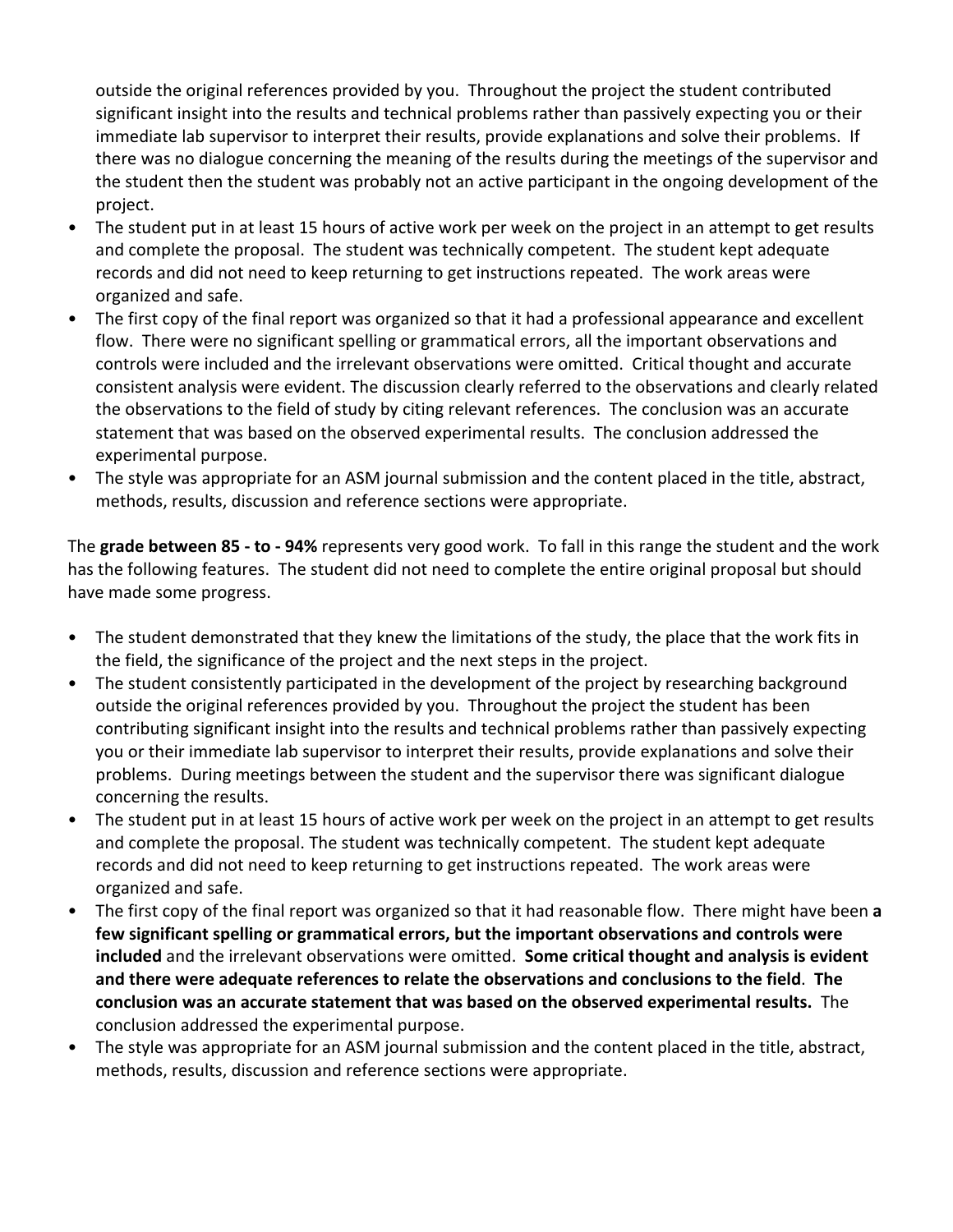The **grade between 80 - to - 84%** represents good work. To fall in this range the student and the work has the following features. The student did not need to complete the entire original proposal but should have made some progress.

- The student demonstrated that they knew the limitations of the study, the place that the work fits in the field, the significance of the project and the next steps in the project.
- The student interpreted the observations and contributed some insight into the results and technical problems **but tended to rely on you or their immediate lab supervisor to provide explanations and solve their problems. There was some dialogue but the dialogue was limited.**
- The student put in at least 15 hours of active work per week on the project in an attempt to get results and complete the proposal. The student was technically competent. The student kept adequate records and did not need to keep returning to get instructions repeated. The work areas were organized and safe.
- The first copy of the final report was organized so that it had reasonable flow. **There might have been be a few significant spelling or grammatical errors**. **Most** of the important observations and controls were included but **the coverage was uneven so that one or two important observations might have been deemphasized or some irrelevant observations might have been included**. **Some critical thought and analysis were present and there were adequate references to relate the observations and conclusions to the field**.
- The style was appropriate for an ASM journal submission and the content placed in the title, abstract, methods, results, discussion and reference sections were appropriate.

The **grade between 76 - to - 79%** represents reasonable work. To fall in this range the student and the work has the following features. The student did not need to complete the entire original proposal but should have made some progress.

- The student demonstrated that they knew the limitations of the study, the place that the work fits in the field, the significance of the project and the next steps in the project.
- The student interpreted the observations and contributed some insight into the results and technical problems **but tended to rely on you or their immediate lab supervisor to provide explanations and solve their problems. There might have some dialogue but it was limited.**
- The student put in at least 15 hours of active work per week on the project in an attempt to get results and complete the proposal. The student was technically competent. The student kept adequate records and did not need to keep returning to get instructions repeated. The work areas were organized and safe.
- The first copy of the final report **was a bit difficult to follow because the presentation did not flow logically or some key points were not very clear**. **There might have been a few significant spelling or grammatical errors**. Most of the important observations and controls were included but **the coverage was uneven so that one or two important observations were missing or several irrelevant observations were included**. **The critical thought and analysis were limited but there was some integration of the observations and adequate referencing was used in an attempt to relate the observations to the field of research**.
- The style was **mostly** appropriate for an ASM journal submission but the content placed in the title, abstract, methods, results, discussion and reference sections **were not consistently appropriate**.